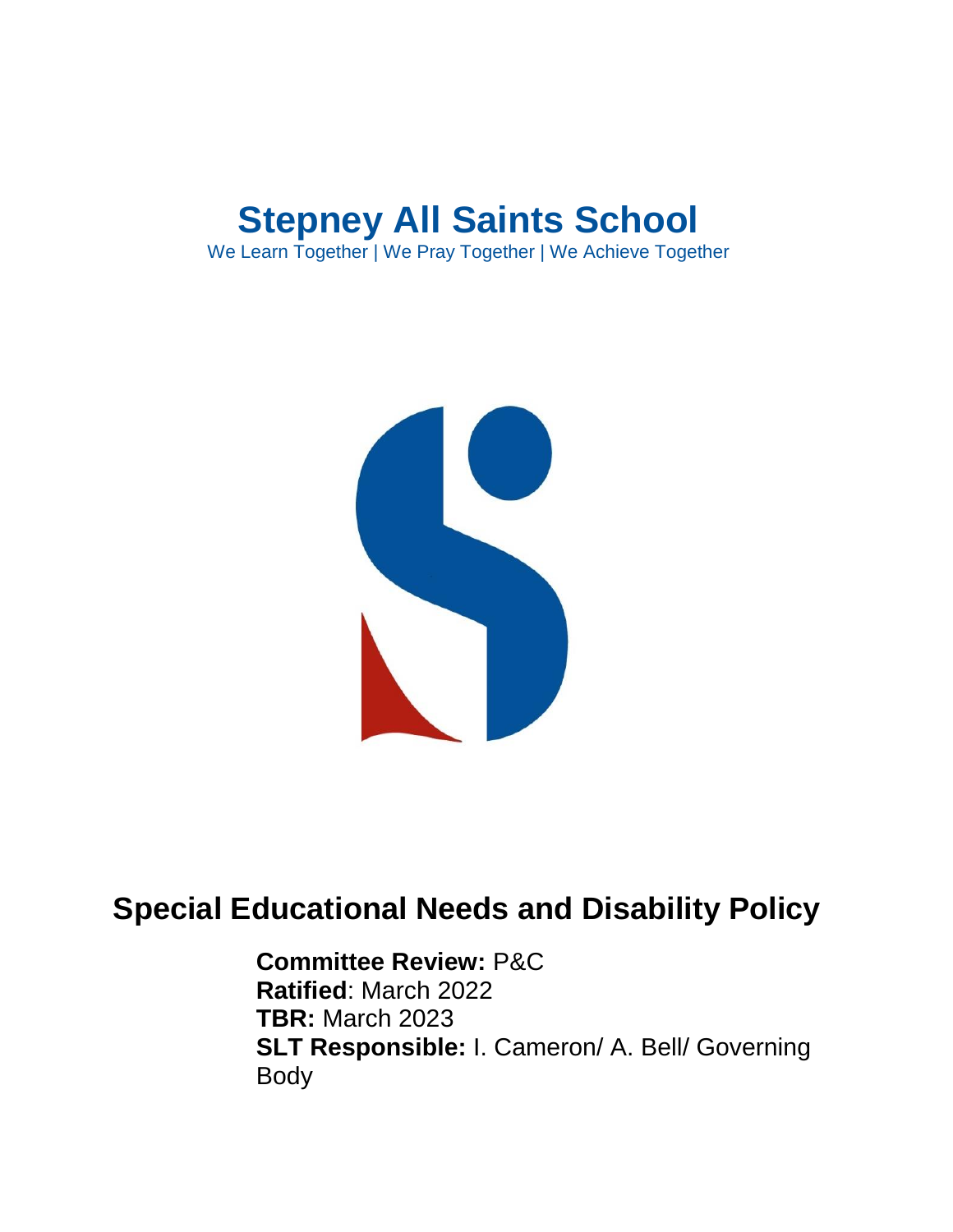#### **SPECIAL EDUCATIONAL NEEDS & DISABILITIES POLICY**

The Learning Support Department (LSD) aims to support a wide range of students' needs in a cross-curricular environment. The LSD takes a co-ordinating role as well as directly supporting students with SEND (Special Educational Needs & Disability). Details of our school offer are accessible on the school website.

We believe that:

- All young people including those with special educational needs and disabilities are entitled to a broad, balanced curriculum that reflects their needs, aspirations and interests.
- All of our young people will access, engage and progress through the mainstream curriculum.
- All staff have a responsibility for providing for young people with SEND. This can be facilitated through curriculum developments and through the support of individual young people. It is important that staff develop professional skills in this area.
- Like all young people, those identified as having SEND are individuals with a variety of learning styles, strengths and needs. They are not a distinct or homogenous group and may have much in common with young people not identified as having SEND.
- A young person with SEND is understood by the Code of Practice (2014) as being a student that either has a significantly greater difficulty in accessing the curriculum than the majority of others of the same age or has a disability which prevents or hinders them from making use of facilities of a kind generally provided for others of the same age. In all cases, such needs also arise from the interaction between the child and the learning environment. Assessment of SEND must take account of this.
- It is important that teaching staff maintain high expectations of all young people inclusive of those with SEND and provide opportunities to achieve and demonstrate success. Learning difficulties can be temporary and can be minimized by appropriate teaching methods.
- Teaching approaches which help young people with SEND access the curriculum are often useful for many other children as well.
- Young people with SEND may require additional resources in order to ensure they have full access to the curriculum.
- A young person should not be considered to have SEND merely because he or she is in the early stages of learning English. However, some bilingual children also have learning difficulties. Due to the cohort of students at Stepney All Saints School it is especially important that bilingual young people with SEND are identified early and appropriate support provided. It is necessary to use a variety of identification and monitoring approaches. In addition, displays of poor behaviour do not necessarily mean that there is a special educational need, it may indicate that further investigation/assessment is required. The views of parents and of the young people themselves are sought and used in assessing and meeting needs, in reviewing progress made and in evaluating SEND provision in the school.

#### **THE LEARNING DEVELOPMENT DEPARTMENT AIMS:**

- To ensure that young people with SEND are quickly identified and appropriate consultation with parents/carers takes place.
- To encourage high levels of aspiration and achievement.
- To make the curriculum accessible for all young people through differentiation and the use of appropriate teaching and support strategies.
- To contribute to the professional development of all staff in relation to SEND through a range of formal and informal in – service training strategies.
- To maintain efficient and effective records keeping systems (SIMS and paper files) to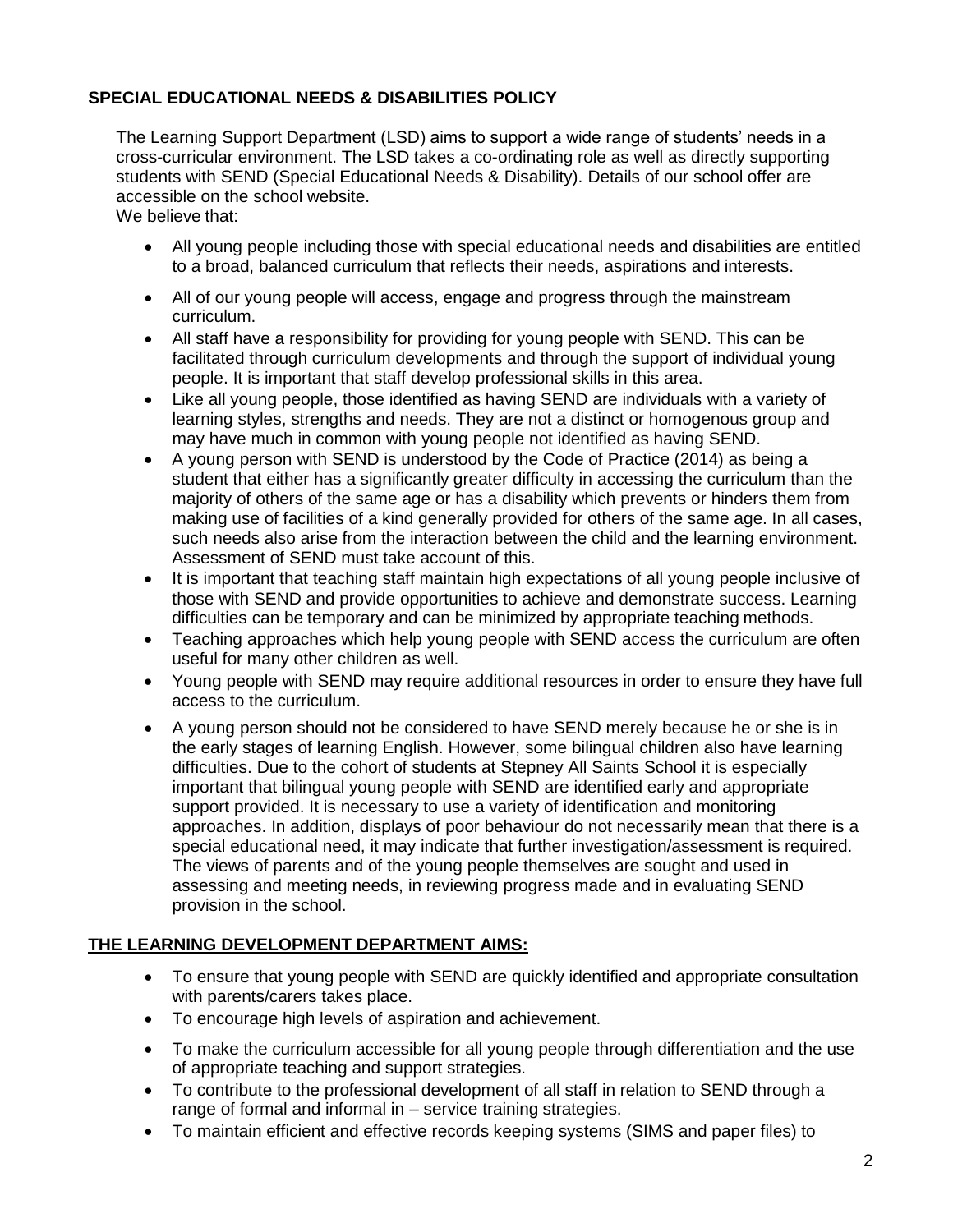monitor and evaluate individual and group progress against expected achievement and specific targets outlined in the Learning Support Profile and/or Education, Health & Care Plan (EHCP).

- To seek views of young people, parents, teachers, governors, outside agencies and the Local Education Authority (LEA) in determining and evaluating SEND provision.
- To plan and implement practical ways in which the school can adapt itself for young people with physical disabilities e.g. wheelchair users.

#### **RESPONSIBILITES FOR THE PROVISION OF STUDENTS WITH SEND**

#### SENDCo

Provision for young people with SEND is co-ordinated by the SENDCo, who is responsible for:

- Day to day operation of the SEND policy
- Implementing the targets on the Departmental Development Plan
- Liaison and advice to colleagues
- Contributing to in-service training of staff
- Drawing up departmental timetables
- Holding weekly LSD meetings with LSAs
- Working with the Assistant Headteacher who line manages the SENDCo to ensure that SEND receives consideration across the curriculum
- Maintaining and updating the SEND list. This list includes the new categories of need. They are recorded as 'Area of Need' and 'Sub-Categories' in accordance with the SEND Code of Practice (see page 15)
- Overseeing student records, monitoring and reviewing progress and provision
- Identifying appropriate resources to support classes and individuals
- Liaison with the Assistant Headteacher with responsibility for EAL students to determine if any bilingual students also have SEND
- Liaison with parents/carers of students with SEND
- Working with Deputy SENDCos, SEND teachers and HLTAs to arrange and run annual reviews and LSP reviews for young people with EHCPs
- Liaison with external support services
- Communicating with the head teacher and line manager as part of the inclusion team
- Arranging special examination arrangements
- Monitoring Quality First Teaching
- Carrying out Performance Management planning and reviews
- Attending the Inclusion Panel

#### Deputy SENDCos:

- To deputise for the SENDCo as and when this is necessary
- Each Deputy SENDCo to have Key Stage responsibility e.g. KS3 and KS4/5
- To liaise with HLTAs/LSAs and external agencies regarding support in specific areas of expertise
- To provide staffing support for the All Saints School Hub and the school's SLC
- As well as the SENDCo; the Headteacher, governors, teaching and non-teaching staff and the students themselves all have responsibilities to implement the Code of Practice.

#### Headteacher

The Headteacher currently has overall responsibility for the implementation of SEND and inclusion within the school. He will ensure that the SEND policy is implemented and he will monitor and review its effectiveness.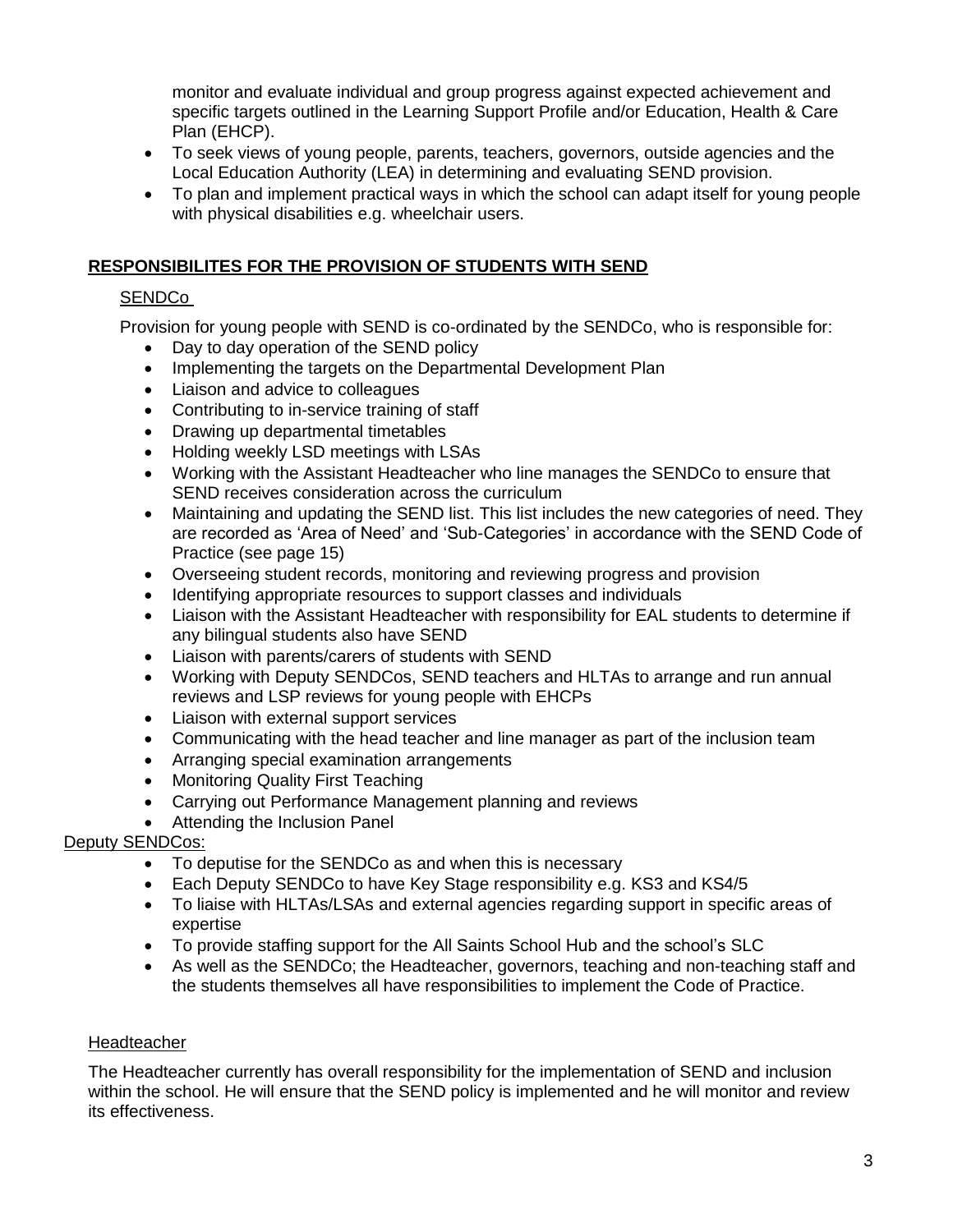#### **Governors**

School governing bodies have statutory duties towards young people with SEND. Governors must report annually to parents on the policy for young people with the SEND and provide details of provision and allocation of resources.

#### Subject teachers

All teachers are responsible for the education of young people with SEND. This involves planning differentiation strategies and providing useful feedback to help these students make progress. Subject teachers are responsible for making appropriate provision and knowing the targets on any Learning Support Profile (LSP) for those on the SEND list. Subject teachers and form tutors must also be aware of the contents of the LSP for students on the SEND list. They are asked to contribute to reviews of progress and to the formulation of the new LSPs.

#### Deputy SENDCos

Deputy SENDCos are responsible are responsible for overseeing and reporting on the progress and attainment of young people with SEND across their allocated key stage. Deputy SENDCos play a key role in the early identification of SEND by liaising with behaviour, pastoral and safeguarding teams. The Deputy SENDCos support the SENDCo in overseeing and leading the Annual Review process and offer guidance, support and training to HLTAs.

#### Learning Support teachers (LSD teachers)

LSDs work in partnership with the SENDCo and Deputy SENDCos in ensuring Annual Reviews are person centred and delivered to a high standard. They also are involved in supporting and training Learning Support Assistants. LSD teachers currently withdraw some individual young people and small groups for 'wave 2 & 3' interventions. (The development plan includes provision for short term small group numeracy and social skills classes as well as one off or short term revision sessions.) They also sometimes see children individually for the purpose of testing and reviewing LSP targets and progress. In addition, they may teach an alternative accreditation course, Award Scheme Development and Accreditation Network (ASDAN) at Key Stage 4.

#### Higher Level Teaching Assistants (HLTAs)

HLTAs run individual/small group wave 2/3 interventions for young people with a range of SEND.They also assist the SENDCo and Deputy SENDCos in helping monitor the work of LSAs.

#### Learning Support Assistants (LSAs)

LSAs are not trained teachers. They provide in-class support for young people with SEND. They also have a role in discussing children's progress with parents. Senior LSAs have extra responsibilities, particularly in relation to assisting the SENDCo with administrative tasks and duties connected with the management and professional development of LSAs.

#### **Students**

Students are encouraged to take an active part in identifying suitable targets and monitoring their own progress. They are encouraged to develop their independence as they get older.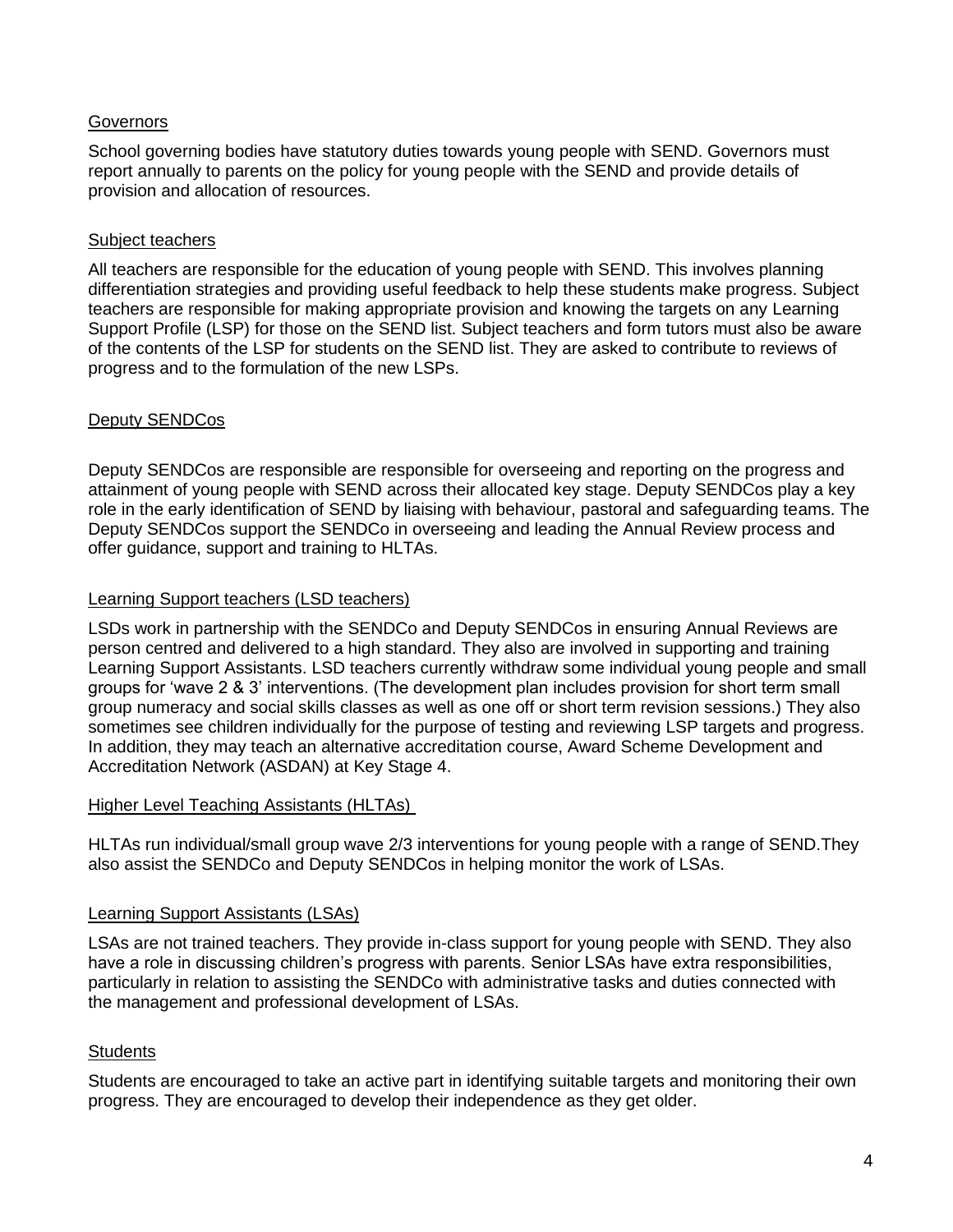### **ADMISSION ARRANGEMENTS**

A young person with an EHCP naming Stepney All Saints School will be offered a place, unless there are particular reasons why the School is unable to do so. The place will be provided in the appropriate band of ability.

#### Resourcing at Support for SEND

LSD staff provide a range of additional support. LSD teachers and HLTAs provide small group classes for literacy/numeracy, speech and language and social skills support. In-class support is provided mainly by LSAs. LSD teachers and HLTAs also provide some one-to-one support.

Particular emphasis is placed upon increasing student involvement in identifying and reviewing LSP targets. LSP reviews will be chaired by LSD teachers, HLTAs and access to the National Curriculum, helping students to understand and retain key concepts, to develop important skills and to develop confidence in their own ability to make progress.

#### Resourcing for students with EHCPs

Young people with EHCPs receive the staffing provision specified on their EHCP. This could be from an LSA, HLTA and/or a teacher from the LSD. The EHCP may also specify access to resources other than staffing. Young people with EHCPs have person-centred annual reviews at which progress is evaluated and decisions made about the appropriateness of the current provision outlined in the EHCP. Relevant external agencies are invited to these reviews.

#### **IDENTIFICATION OF SEND STUDENTS**

Aims of SEND identification and assessment:

- To identify young people needing support to access the curriculum.
- To identify needs and plan teaching strategies.
- To provide feedback to young people to enhance learning skills.
- To develop students' ability to identify own achievements and target areas forimprovement.
- To provide feedback to teachers on effectiveness of teaching strategies.
- To encourage the use of a variety of assessment techniques to ensure each young person has the opportunity to succeed and become aware of progress made.

#### Identification of SEND is based on:

- Information obtained from previous school records.
- Information from outside agencies.
- Information from parents and the young person.
- Cognitive Ability Tests (CATs), Accelerated Reader tests, group spelling tests
- Individual diagnostic tests for those identified as needing extra support.
- Classroom observation.
- Reports and referrals from subject teachers.
- Data on attainment levels (teacher assessment without levels)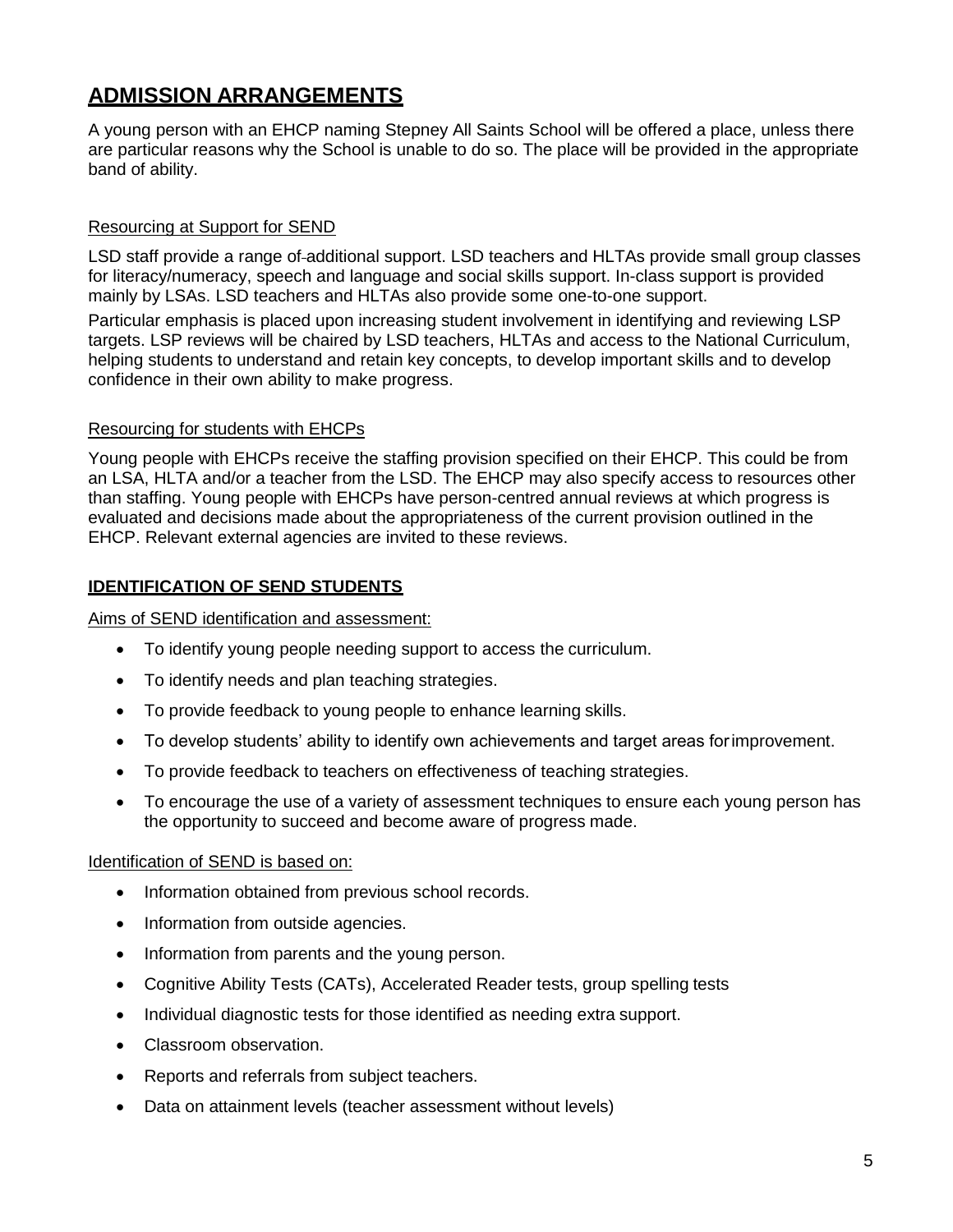Progress is monitored and assessed through:

- LSP reviews
- Students' self-review
- Views of parents
- Attainment data on SIMS
- Students events recorded on SIMS
- Results of individual diagnostic tests especially for literacy and numeracy
- School reports
- Annual Review of EHCPs

### **ASSESSMENT**

#### Concern

There is a referral system in place for subject teachers or form tutors to register a concern about a students' progress. Results of reading, spelling and CATs are also used to identify young people who may have SEND. Liaison with the Assistant Headteacher with responsibility for EAL students takes place to attempt to determine whether a particular bilingual beginner in learning English may also have SEND.

If testing or primary schools raise concerns about a young person in year 7, and no other evidence exists, the student will be recorded on the preliminary SEND list in the autumn term. This is reviewed during the next tracking period and a decision is then made to include them on the SEND list or not.

#### Support for SEND (SEND on SEND list)

The LSD will provide a degree of support depending on available resources and the young person's needs (see school offer on school website). The young person will have an LSP in place. Parents will be invited to meet to decide the support that their child is being offered and how they can support their child at home. This is recorded on the LSP.

If it becomes clear that support from within the school is not enough to ensure that special needs are met, external specialists are consulted, for example from the Educational Psychology Service (EPS) and the Support for Learning Service (SLS). All requests for extra support must be backed up with firm evidence of strategies that have been tried within the school and evidence of lack of adequate progress in response to these.

#### Statutory assessment of SEND

If, after review and consultation with parents, agencies and teachers the School or LEA considers the need for a full assessment is necessary, a statutory assessment is completed. If agreed, the LEA will consult with the school, agencies and parents to write an EHCP. Not all statutory assessments result in an EHCP.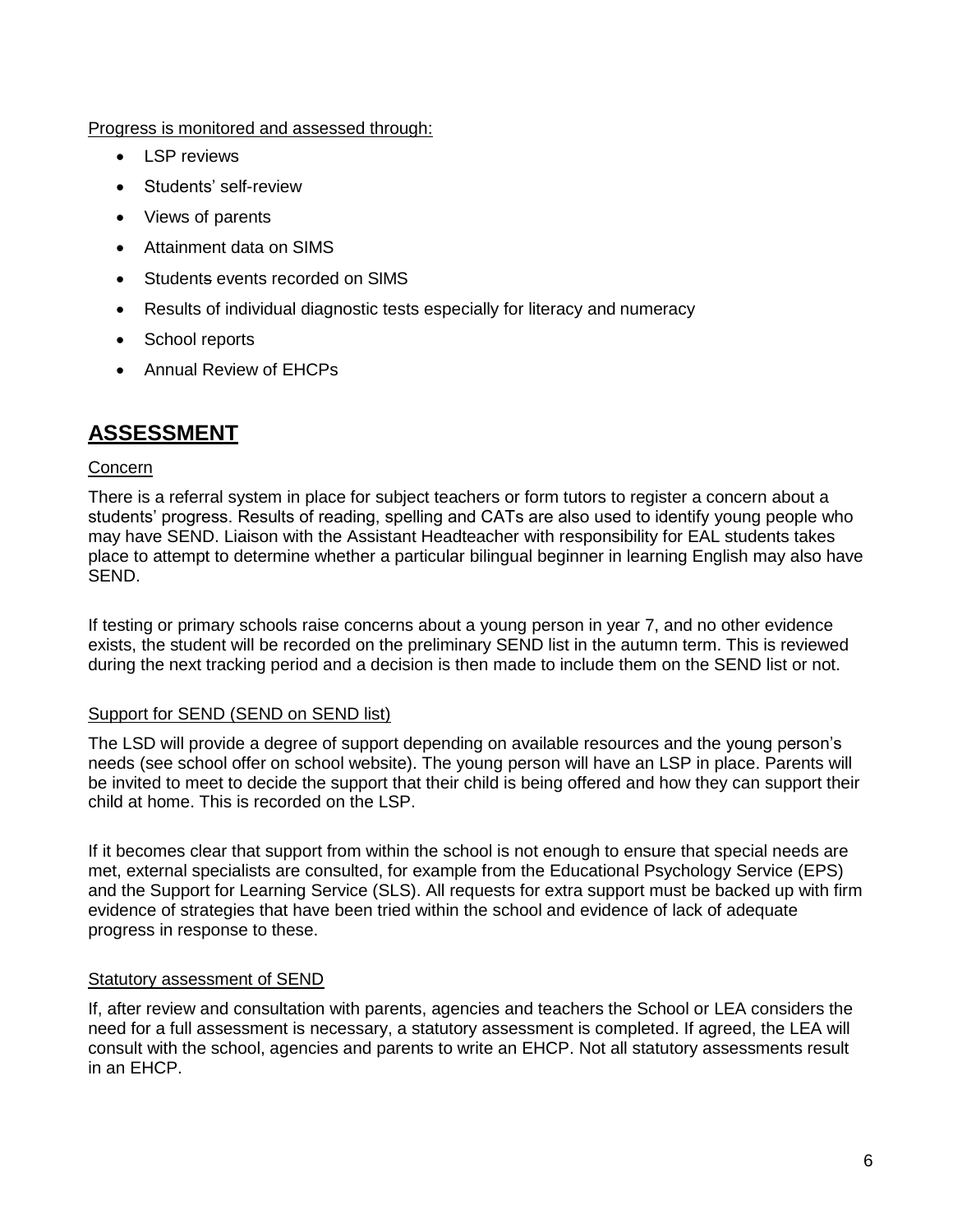#### Education, Health and Care Plans

If the LEA decides to issue an EHCP, it details the nature of the provision and that the EHCP must be reviewed within a year.

### **ACCESS TO THE CURRICULUM**

All young people access a broad and balanced curriculum. Subject departments are continually developing and reviewing their teaching strategies and lesson materials in order to ensure that young people with SEND can make progress.

Access to the curriculum means much more than students simply being located in the same classroom as their peers. Differentiation by outcome alone is not enough. Some students require more intensive help with basic skills. For example, in order to ensure that young people with major literacy difficulties can have a better chance of making progress within the National Curriculum it may be more effective to provide focused short term small group tuition in literacy skills than to provide in-class support only.

Teachers are encouraged to use a variety of teaching approaches in response to the variety of learning needs within the class. Some young people require more visual information and find it difficult to use the printed word or to sustain attention to teacher talk. Some need instructions broken down into simpler steps, one at a time. Many young people need new terminology explained in ways they can relate to previous knowledge. Subject departments often develop key word lists for each topic; a focus on vocabulary and spelling can be used to consolidate comprehension and retention of key points. Similarly, teachers are encouraged to use a variety of assessment approaches. A young person with specific learning difficulties may have very good understanding of key concepts but may not yet be able to demonstrate this in writing. Use of oral assessment can provide the opportunity for such a young person to demonstrate achievement and maintain self-confidence.

#### **INCLUSION**

Students with SEND join in the usual academic and social activities of the school together with students who do not have SEND. The SENDCo, Deputy SENDCos, SEN teachers, HLTAs, and LSAs and external professionals support teachers in being clear about what different groups of students need within the school. With the emphasis on more inclusive education all members of the school community are made more aware of individual students' needs. Inclusion and the Code of Practice both increase the responsibility of all staff for young people with SEND. Staff receive CPD in order to help them fulfil this responsibility.

#### **CRITERIA FOR EVALUATING THE SUCCESS OF THE SEND POLICY**

The following criteria will be used to evaluate how successfully the policy has been implemented:

- Agreed procedures for referral being followed.
- SEND list kept up to date and available to all staff.
- LSPs written for all young people on the SEND list.
- All staff have access to a copy of the LSPs for the students they teach or support.
- All staff are aware of the contents of the LSPs (main area of concern, student-targets, and recommended teaching strategies) and aware that they are invited to provide comments or suggestions for next LSPs.
- Departments are able to report on the development of differentiation strategies.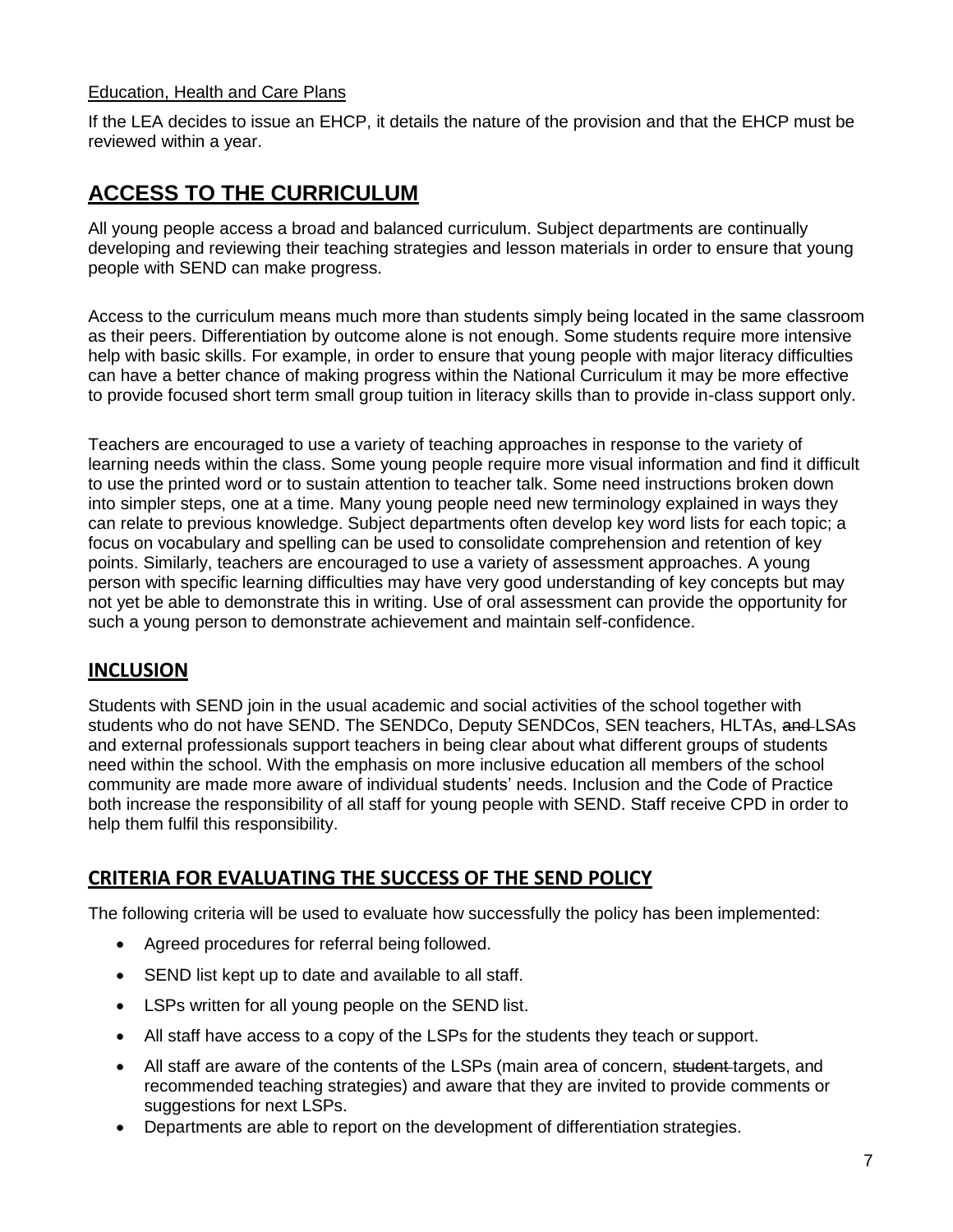- Young people with LSPs have a copy of their own targets and know what they are.
- Young people s with SEND show increasing confidence in ability to cope independently in lessons.
- Students making progress as shown by the monitoring or LSP outcomes, by results of standardised tests, teacher assessment of progress and public examination outcomes.

### **COMPLAINTS**

Parents who wish to voice a concern about their child's progress or complain about SEND provision can make an appointment to see the SENDCo. The SENDCo will keep a log of any complaints and the action taken in response. The line manager and head teacher will also be informed. If parents do not consider this action is adequate they may contact the head teacher or the governing body, if the matter is still unresolved, the LEA complaints procedure will need to be followed.

### **EXTERNAL SUPPORT SERVICES**

The school consults and uses the following as appropriate:

- Educational Psychology Service
- Educational Social Work Service
- Tower Hamlets Careers Service
- Support for Learning Service
- Speech and Language / Visual Impairment / Hearing Impairment
- Child and Adolescent Mental Health Service (CAMHS)
- Parents' Advice Centre
- Language Support Service
- Local Education Authority (LEA) SEND Section
- Phoenix Outreach Service

### **PARTNERSHIP WITH PARENTS / CARERS**

Parental involvement is encouraged at all stages of the assessment procedure. The LSD aims to ensure that interpreters are available if needed for example at Annual Reviews. Stepney All Saints has a Home-School Liaison Officer who can contact parents of young people with SEND. The SENDCo attends parents' evening in order that parents / carers can discuss issues and receive feedback on the progress of their child.

### **LINKS WITH OTHER SCHOOLS**

Stepney All Saints School maintains close contact with feeder primary schools. If at the admission interview it is established that a child has SEND, the information will be passed to the SENDCo, who will liaise with the child's current or previous school to obtain SEND records. When a young person transfers from Stepney All Saints to another school, all curriculum records are forwarded to the new school. The SENDCo or LSD staff attend Annual Reviews of students in Year 6. The SENDCo attends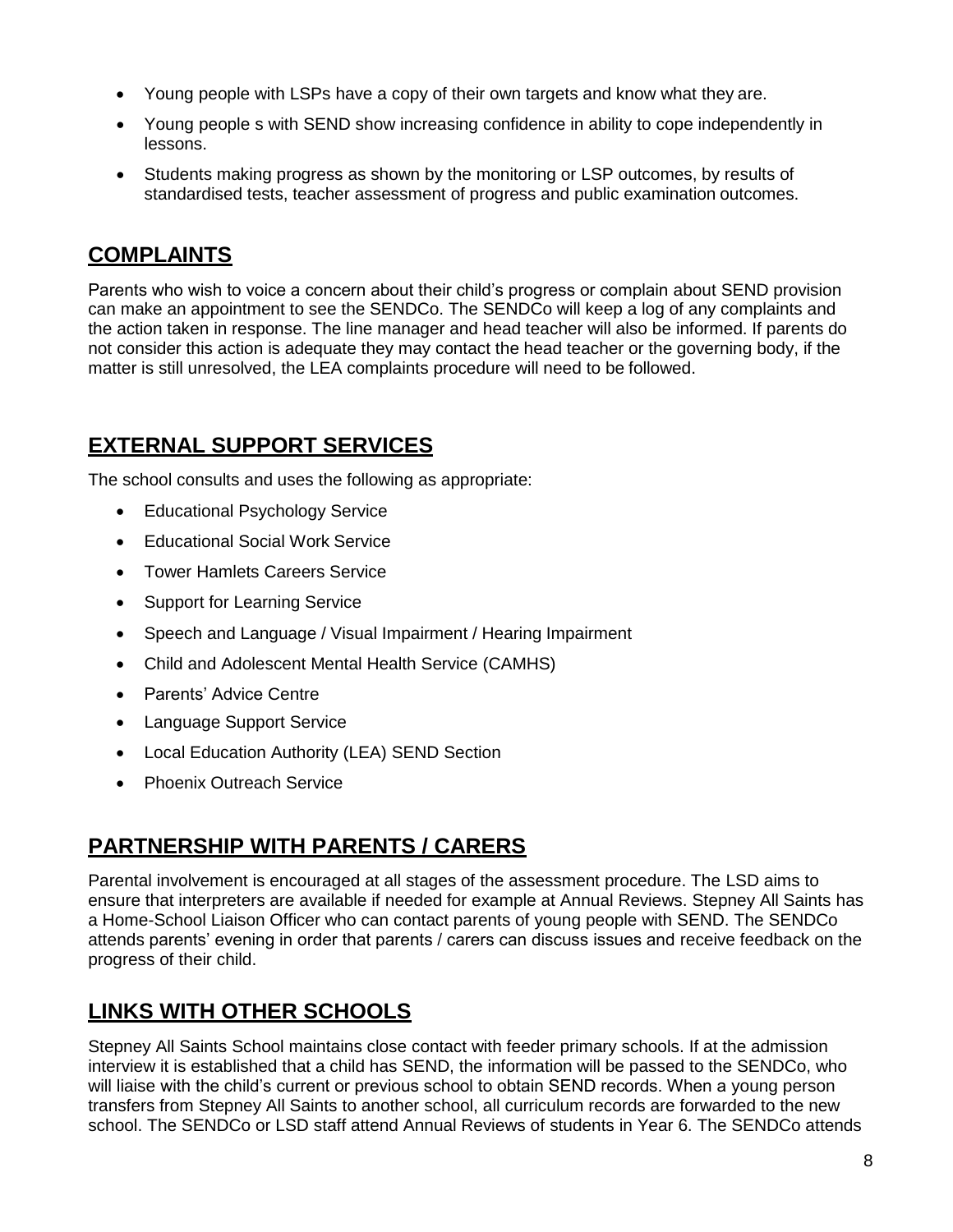SENDCo conferences run by Tower Hamlets LEA so has the opportunity to meet SENDCos from all Tower Hamlets schools.

### **SEN PROFESSIONAL DEVELOPMENT**

Priority areas for 2021-22:

- Whole staff involvement with LSPs (increase staff and student involvement).
- LSAs to be more closely involved in writing LSPs with support from SENDCo and Deputy SENDCos.
- Consistent, high quality and person centred Annual Reviews for all young people with SEND.
- Embed and review the All Saints Hub and the role of SEND staff in supporting learning through the Hub.
- **Embed and review recent changes to staffing structure.**
- Ensure support is provided in the SLC and with specific SEND students to ensure FTEs and permanent exclusions of SEND students are not above national averages.
- Establish literacy and numeracy small groups run by HLTAs.
- Improve the professional development opportunities for LSD staff through a combination of inhouse training and external courses.

It is important that an opportunity is provided for teachers/LSAs attending INSET to report back to colleagues. LSAs are encouraged to attend courses provided by the LEA.

### **MONITORING AND EVALUATION OF THE WORK OF THE DEPARTMENT**

- Please refer to "Criteria for evaluating the success of the SEND policy" in the SEND policy.
- We will use a variety of evaluation procedures. We will consider various indicators of student progress (objective tests as well as surveys of teacher, parents and student opinion). We will use these to review our support strategies.
- Our work must be evaluated in the light of existing staffing and resources levels but we will make suggestions for further developments which could be undertaken if more resources were available.
- The SENDCo and Deputy SENDCos will monitor records kept by school based LSD staff once a term.
- LSD staff will be encouraged to self-evaluate and share ideas with each other in the context of meetings. These will be pooled and documented in the form of a strategy bank/aide memoir. LSD staff will also be encouraged to identify their own current strengths and professional development needs. This can be discussed and documented at individual line management meetings.
- If the subject teachers have concerns about support provided by a particular teacher or assistant, they should first discuss the issue with the person directly. If the problem is not resolved they should inform the SENDCo.
- Feedback from parents occurs through Annual Reviews for young people with EHCPs. The SENDCo is available for meetings and is present at all parents' evenings.
- Feedback from students is sought in the context of LSPs reviews.

#### **SPIRITUAL, MORAL, SOCIAL AND CULTURAL DEVELOPMENT**

The LSD supports the school policy and believes it can contribute to this by increasing the opportunity for 1:1 dialogue between young person and adult, through in-class support across the curriculum.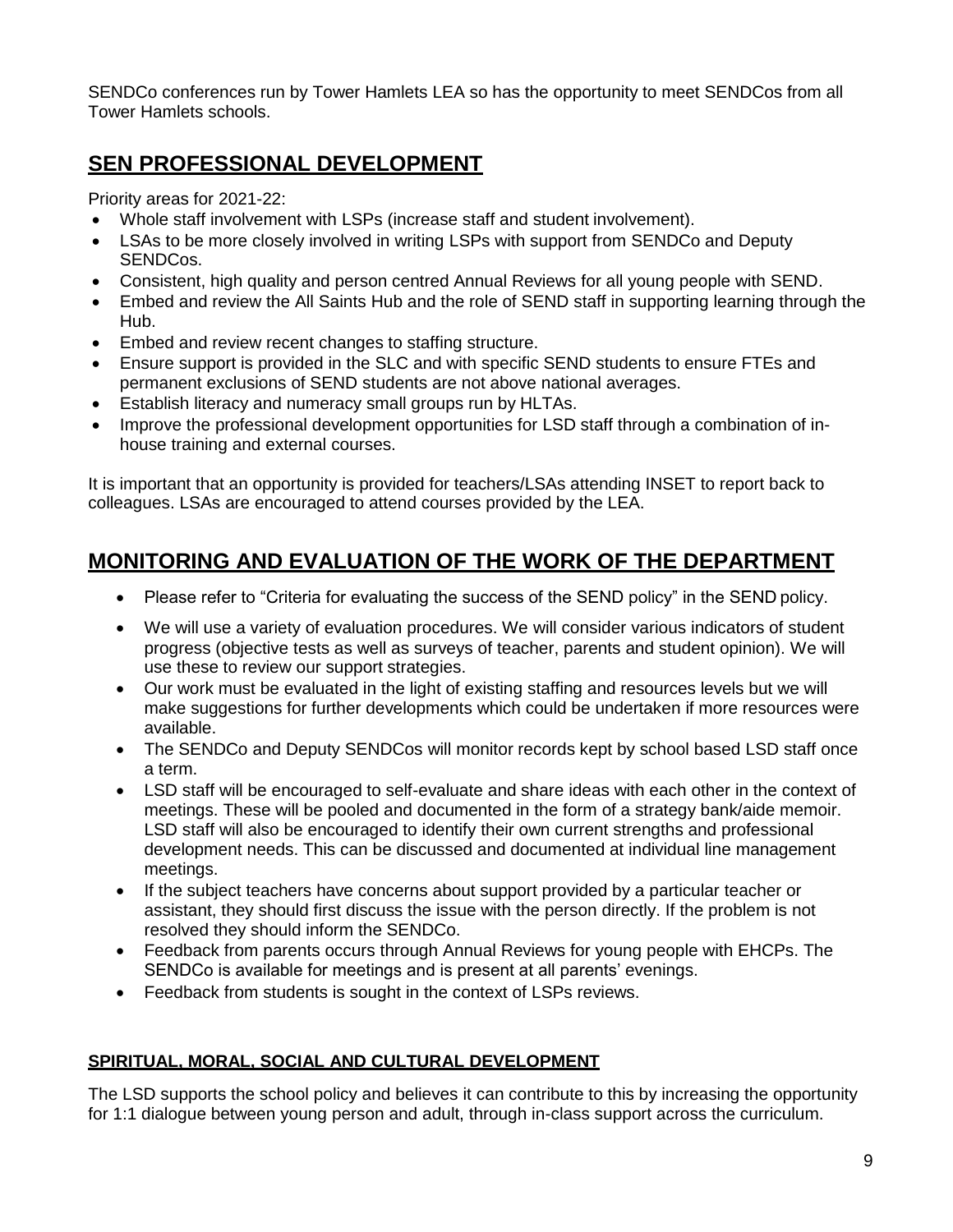### **EQUAL OPPORTUNITIES**

The LSD supports the school policy and works in partnership with other departments to ensure that all students are given any support they need to access the curriculum. It also contributes to curriculum development in order to meet the needs of students with varying abilities, learning styles and educational backgrounds. We comply with the Equality Act 2010.

### **GUIDE TO ACRONYMS AND ABBREVIATIONS IN THIS DOCUMENT**

| <b>CAMHS</b>           | <b>Child and Adolescent Mental Health Service</b>       |
|------------------------|---------------------------------------------------------|
| <b>CAT<sub>s</sub></b> | <b>Cognitive Ability Tests</b>                          |
| <b>CMIS</b>            | <b>Computerised Management and Information System</b>   |
| <b>EAL</b>             | English as an Additional Language                       |
| <b>EHP</b>             | Education, Health & Care Plan                           |
| <b>EPS</b>             | <b>Educational Psychology Service</b>                   |
| <b>GEP</b>             | <b>Group Education Plan</b>                             |
| <b>LEA</b>             | <b>Local Education Authority</b>                        |
| <b>LSA</b>             | <b>Learning Support Assistant</b>                       |
| <b>LSD</b>             | <b>Learning Support Department</b>                      |
| <b>LSP</b>             | <b>Learning Support Profile</b>                         |
| <b>OfSTED</b>          | Office for Standards in Education                       |
| <b>SATs</b>            | <b>Standard Assessment Tests</b>                        |
| <b>SEND</b>            | Special Educational Needs and Disabilities              |
| <b>SENDCo</b>          | Special Educational Needs and Disabilities Co-ordinator |
| <b>SLS</b>             | <b>Support for Learning Service</b>                     |
| SpLD                   | <b>Specific Learning Difficulties</b>                   |
|                        |                                                         |

#### **SEN PROVISION TYPES**

| Code | <b>Description</b>   |
|------|----------------------|
|      | No special provision |
|      | Support for SEN      |
|      | <b>EHCP</b>          |